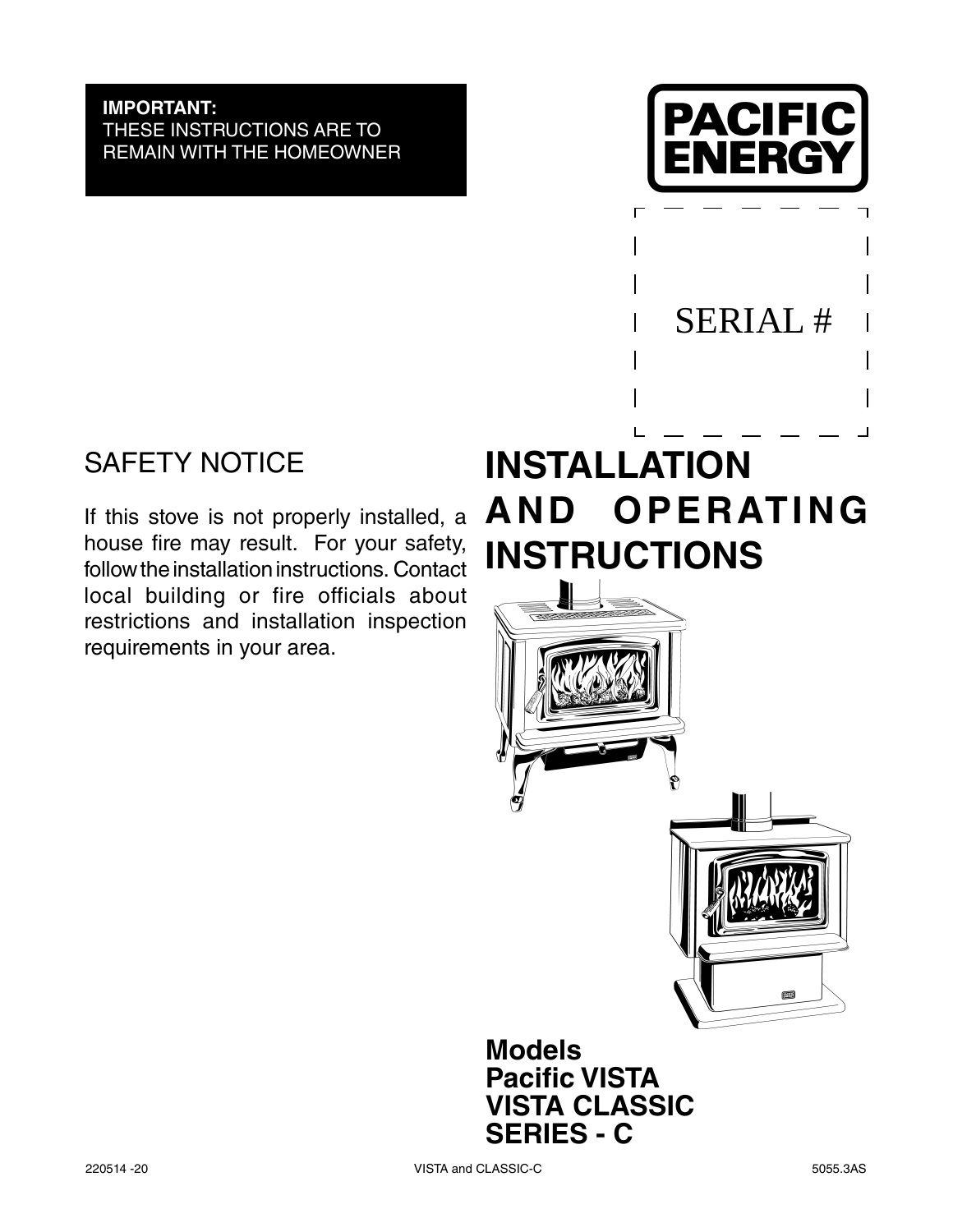### **Contents**

| Creosote |  |
|----------|--|
|          |  |
|          |  |
|          |  |
|          |  |
|          |  |
|          |  |
|          |  |
|          |  |
|          |  |
|          |  |
|          |  |
|          |  |
|          |  |
|          |  |
|          |  |
|          |  |
|          |  |
|          |  |
|          |  |
|          |  |
|          |  |
|          |  |
|          |  |
|          |  |
|          |  |
|          |  |
|          |  |
|          |  |
|          |  |
|          |  |
|          |  |
|          |  |
|          |  |

#### **PLEASE SAVE THESE INSTRUCTIONS**

#### NOTE: WE STRONGLY RECOMMEND THAT SMOKE DETECTORS BE INSTALLED.

If smoke detectors have been previously installed, you may notice that they are operating more frequently. This may be due to curing of stove paint or fumes caused by accidentally leaving the fire door open. Do not disconn

SAFETY NOTICE: If this stove is not properly installed, a house fire may result. For your safety, follow the installation instructions. Contact local building or fire officials about restrictions and installation inspectio your area.

Please read this entire manual before you install and use your new room heater. Failure to follow instructions may result in property damage, bodily injury, or even death.

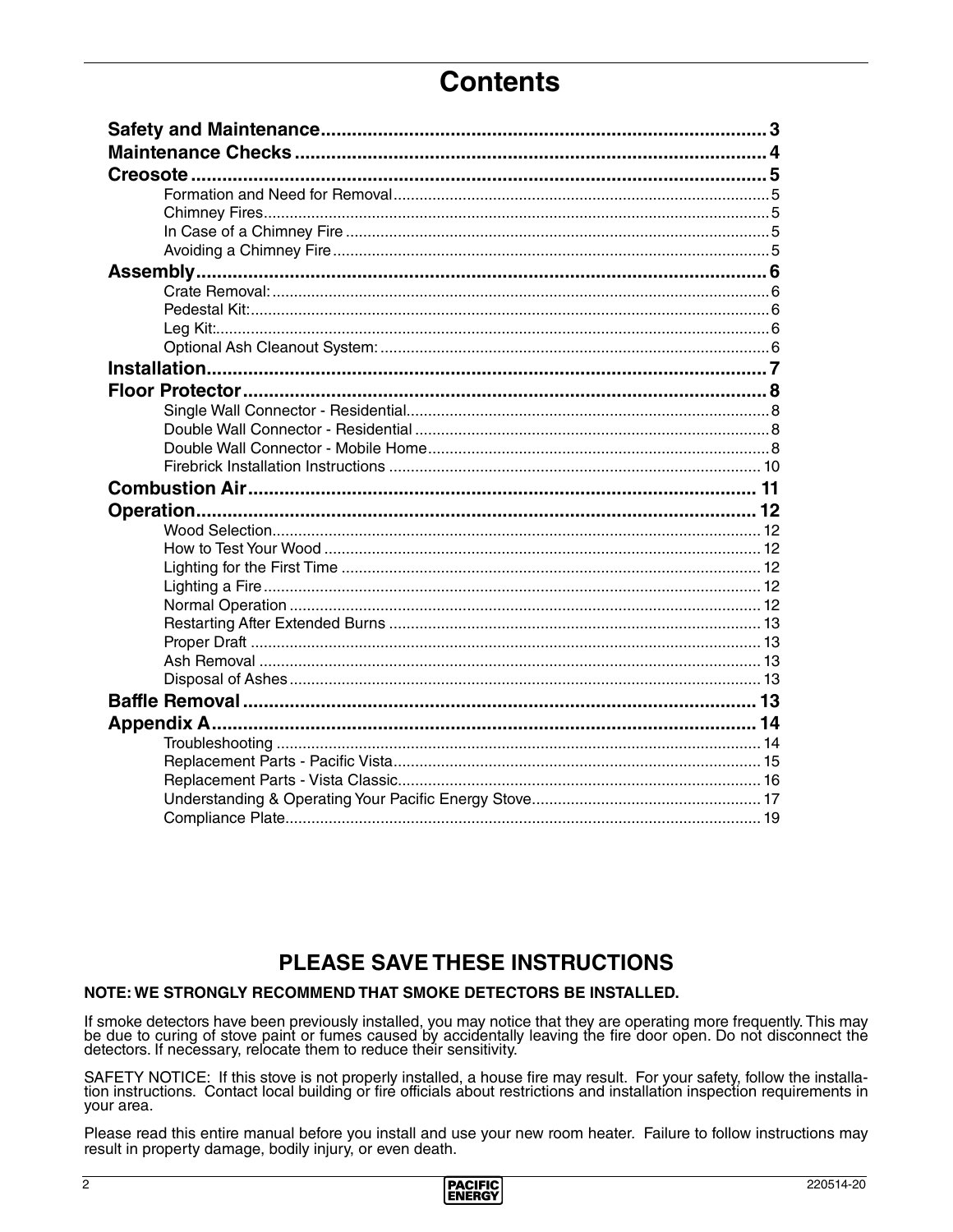## Safety and **Maintenance**

1. Burn wood only, dry and well seasoned. The denser or heavier the wood when dry, the greater its heat value. This is why hardwoods are generally preferred. Green or wet wood will cause a rapid buildup of creosote. If you feel it is necessary to burn wet or unseasoned wood, do so only with the air inlet set open enough to maintain a good strong fire and fairly high chimney temperatures. Do not attempt to burn overnight using green wood or wet wood. Wet wood can cause up to 50% drop in heater output, as well as contributing significantly to creosote buildup.

**WARNING: Never use chemicals or any other**  volatile liquid to start a fire. Do not burn garbage, **or fl ammable fl uids such as gasoline, naphtha, or engine oil. We strongly recommend that smoke detectors be installed.**

- 2. Remove ashes frequently. Embers can roll out the door and create a fire hazard. Maintain a 25mm minimum ash base.
- 3. If glass becomes darkened through slow burning or poor wood, it can readily be cleaned with a fireplace glass cleaner when stove is cold. Never scrape with an object that might scratch the glass. The type and amount of deposit on the glass is a good indication of the flue pipe and chimney buildup. A light brown, dusty deposit that is easily wiped off usually indicates good combustion and dry, well seasoned wood and therefore, relatively clean pipes and chimney. On the other hand, a black, greasy deposit that is difficult to remove is a result of wet and green wood and too slow a burning rate. This heavy deposit is also building up at least as quickly in the chimney.

#### **WARNING: ONLY USE MATERIALS SUPPLIED BY MANUFACTURER WHEN DOING MAINTENANCE OR REPLACEMENTS.**

- 4. DOOR GASKETS The gasket used by Pacific Energy requires only light pressure to seal. This will prolong seal life. It is important that the door seal be maintained in good condition. Periodically inspect seals and replace if necessary. Obtain a replacement gasket from your nearest Pacific Energy dealer.
- 5. DOOR GLASS -Do not slam loading door or otherwise impact glass. When closing door, make sure that no logs protrude to impact the glass. If the glass gets cracked or broken, **it must be replaced before using the stove.** Replacement glass can be obtained from your dealer. Only ceramic glass, which measures 214mm x 351mm x 5mm must be used. **Do not substitute with any other type.**

 To remove broken glass, undo the four retaining screws and remove the frame, noting position for re-assembly. Remove all particles of glass. Be careful, as they are very sharp. Install new glass complete with gasket. Replace frame and screws.

CAUTION:

- do not overtighten, tighten screws very carefully
- do not clean glass when hot
- do not use abrasive cleaners on glass
- 6. Do not store wood within heater installation clearances, or within the space required for fuel loading and ash removal. Keep the area around the heater clean and free of loose combustibles, furniture, newspapers, etc.
- 7. If gold door requires cleaning, use mild soap and water only. **Use of abrasive cleaners will void warranty.**
- 8. Establish a routine for the fuel, woodburning and firing technique. Check daily for creosote buildup until experience shows how often you need to be cleaning to be safe.
- 9. Be aware that the hotter the fire, the less creosote is deposited. Weekly cleaning may be necessary in mild weather, even though monthly cleaning is usually enough in the coldest months when burning rates are higher.
- 10. Instruct all members of your family on the safe operation of the heater. Ensure they have enough knowledge of the entire system if they are expected to operate it. Stress the section on chimney fires and the importance of following the steps outlined "In Case of Chimney Fire".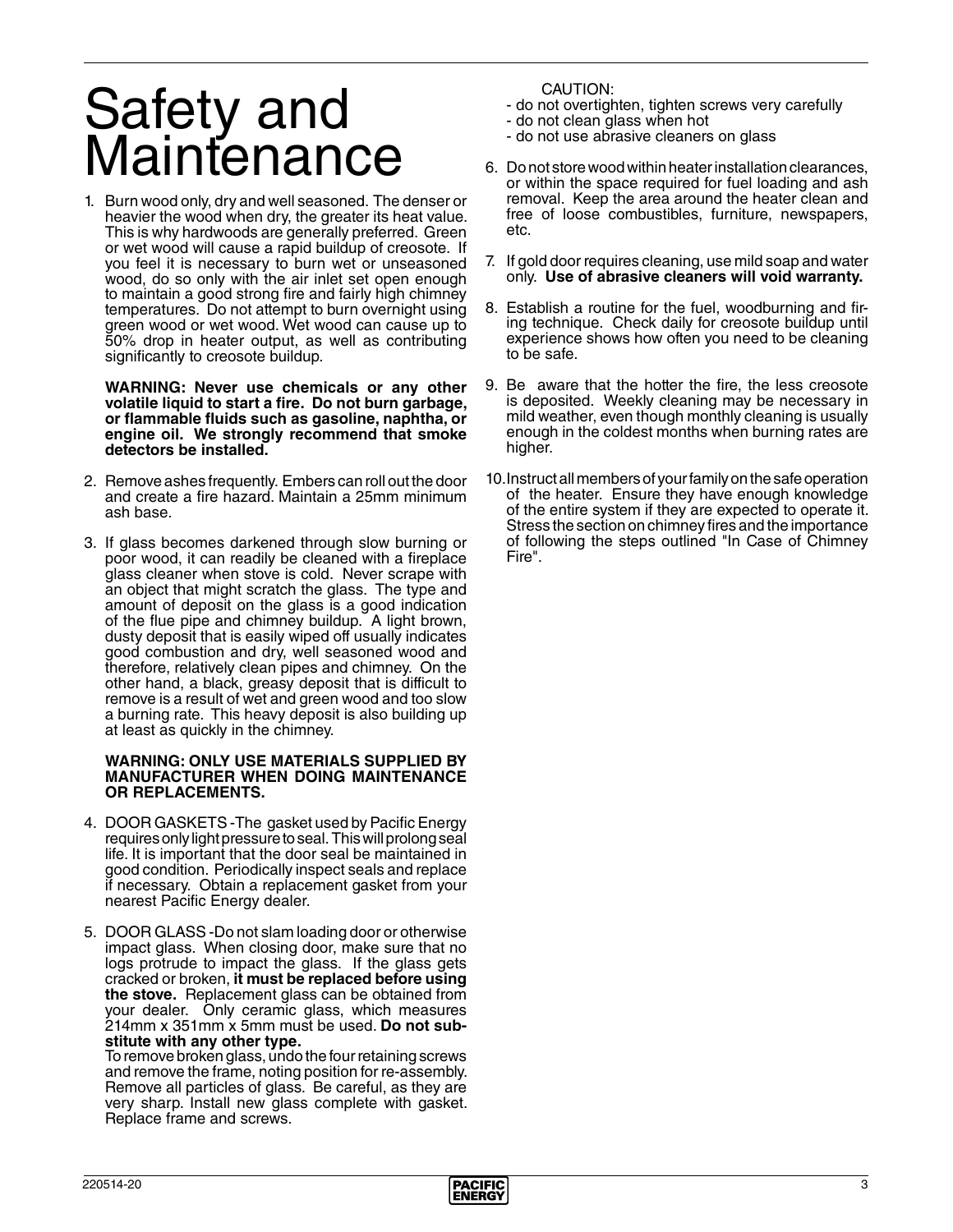# Maintenance Checks

Check the following parts for damage such as cracks, excessive corrosion, burned out sections and excessive warping: (See website for descriptions and more detail)

### **Weekly:**

- Firebrick Visual, for cracking.
- Door Gasket sagging, placement, damage.

### **Monthly**

- Brick rail tabs and brick rails.
- Air riser tube in the back of the firebox.
- Back side of airwash chamber.
- Baffle locking pin.
- Boost tube cover.

#### **When Cleaning the Chimney System:**

- Top baffle board/blanket.
- Baffle.
- Top heat shield and mounting bolt.
- Baffle Gasket.
- Brick Rails.
- Manifold.

#### **Blower:**

- The blower should be cleaned out a minimum every six months by using a vacumn on the grill openings in the back and bottom of the blower casing to remove any dust and debris.

- Some warping of the baffle is normal(up to .65cm).

- Replace if the baffle has permanent warping greater than this or has cracking or breakage.

- Please contact your Dealer if you experience any of the damage listed above. Continuing to operate your stove with broken parts may accelerate damage to other parts and may void your warranty

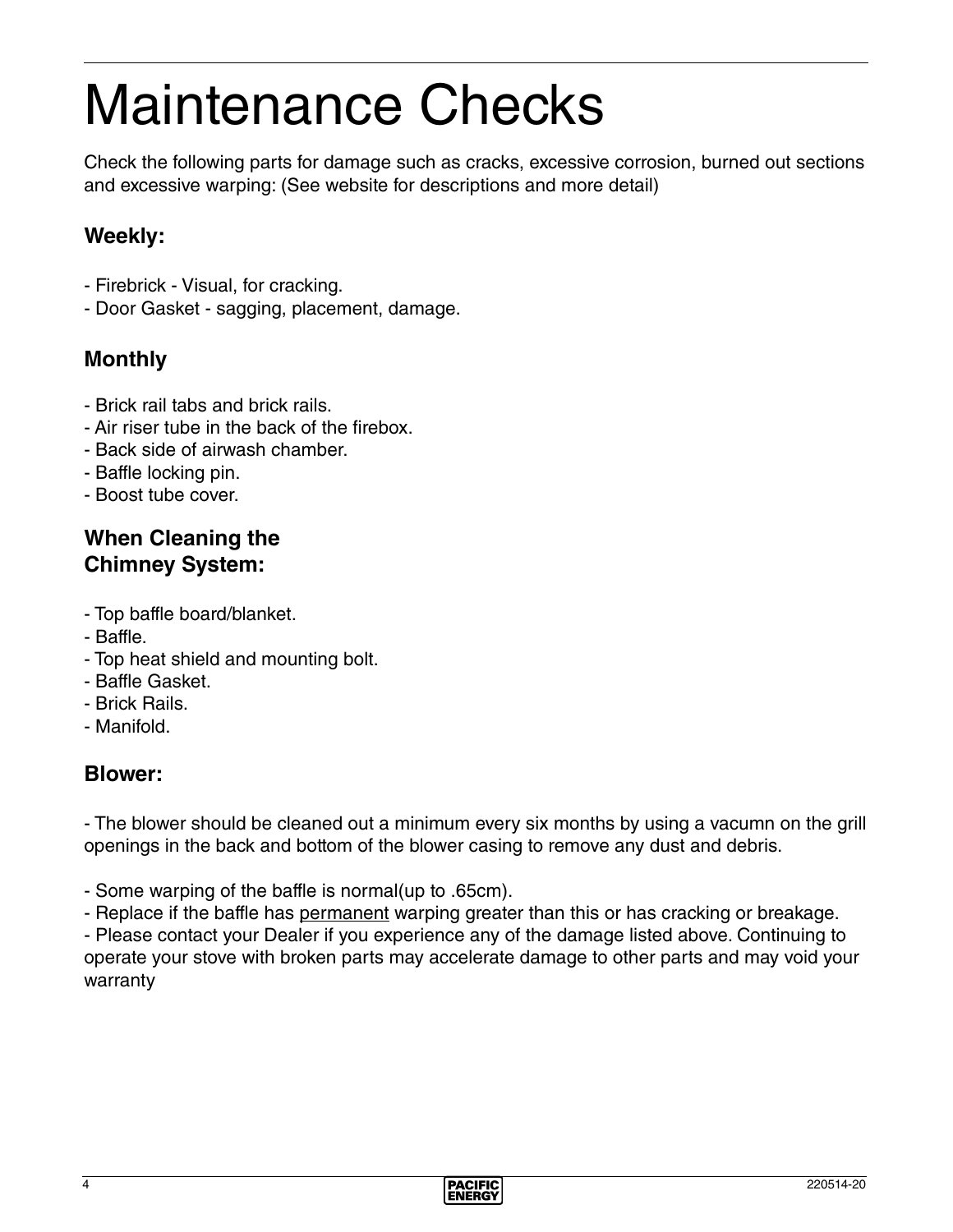# **Creosote**

#### **Formation and Need for Removal**

When wood is burned slowly, it produces tar and other organic vapours, which combine with expelled moisture to form creosote. The creosote vapours condense in the relatively cool chimney flue of a slow burning fire. As a result, creosote residue accumulates on the flue lining. When ignited, this creosote makes an extremely hot fire. The chimney connector and chimney should be inspected periodically (at least once every two months) during the heating season to determine if a creosote buildup has occurred. If creosote has accumulated (3 mm. or more), it should be removed to reduce the risk of a chimney fire.

- 1. Highest smoke densities occur when a large amount of wood is added to a bed of hot coals and the air inlet is closed. The heated wood generates smoke, but without ample air, the smoke cannot burn. Smoke-free, clean burning requires small fuel loads, two or three logs at a time or 1/4 to 1/2 of fuel load and leaving the air inlet relatively wide open, especially during the first 10 to 30 minutes after each loading, when most of the smoke generating reactions are occurring. After 30 minutes or so, the air inlet can be turned down substantially without excessive smoke generation. Wood coals create very little creosote-producing smoke.
- 2. The cooler the surface over which the wood smoke is passing, the more creosote will be condensed. Wet or green wood contributes significantly to creosote formation as the excess moisture that is boiled off cools the fire, making it difficult for the tars and gases to ignite, thus creating dense smoke and poor combustion. This moisture-laden smoke cools the chimney, compounding the problem by offering the smoke the ideal place to condense.

 In summary, a certain amount of creosote is inevitable and must be lived with. Regular inspection and cleaning is the solution. The use of dry, seasoned wood and ample combustion air will help to minimize the buildup.

#### **Chimney Fires**

The result of excessive creosote buildup is a chimney fire. Chimney fires are dangerous. Chimney inside temperatures can exceed 1100°C. This causes much higher than normal temperatures in the chimney and on its exterior surfaces. Thus ignition of nearby or touching combustible material is more likely during a chimney fire. Proper clearances are critical during such a fire.

Chimney fires are easy to detect; they usually involve one or more of the following:

 -Flames and sparks shooting out of the top of the chimney

-A roaring sound

-Vibration of the chimney

### **In Case of a Chimney Fire**

- 1. Prepare to evacuate to ensure everyone's safety. Have a well understood plan of action for evacuation. Have a place outside where everyone is to meet.
- 2. Close air inlet on stove.
- 3. Call local fire department. Have a fire extinguisher handy. Contact your local municipal or provincial fire authority for further information on how to handle a chimney fire. It is most important that you have a clearly understood plan on how to handle a chimney fire.
- 4. After the chimney fire is out, the chimney must be cleaned and checked for stress and cracks before starting another fire. Also check combustibles around the chimney and the roof.

- The services of a competent or certified installer are strongly recommended.

#### **Avoiding a Chimney Fire**

There are two ways to avoid chimney fires:

- 1. Do not let creosote build up to a point where a big chimney fire is possible.
- 2. Do not have fires in the heater that may ignite chimney fires. These are hot fires, such as when burning household trash, cardboard, Christmas tree limbs, or even ordinary fuel wood; (e.g.. with a full load on a hot bed of coals and with the air inlet excessively open.)

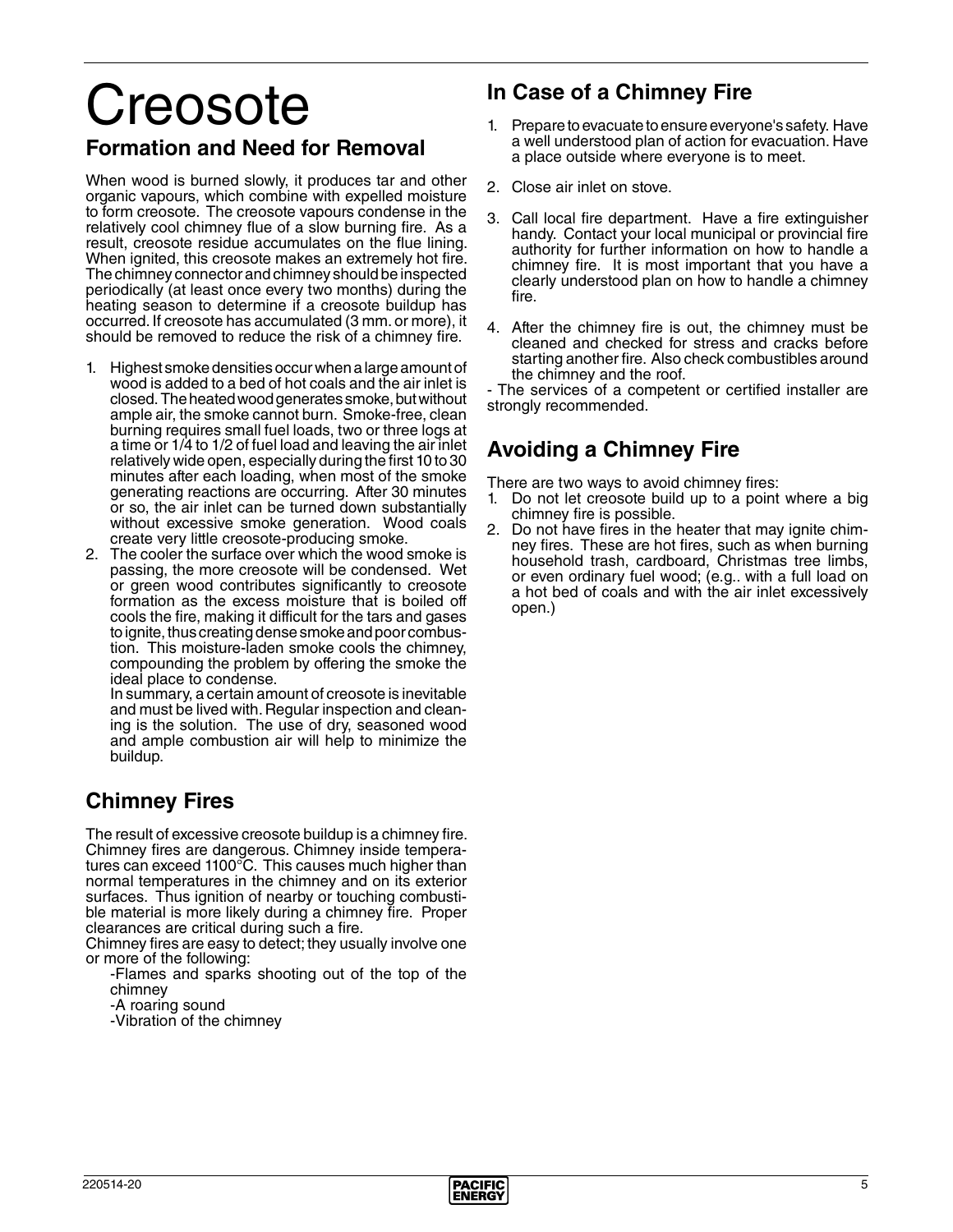



## Assembly

#### **Crate Removal:**

- 1) Carefully remove wood top and supports.
- 2) Remove plastic cover.
- 3) Using a 7/16" wrench, remove lag bolts that secure stove body to bottom pallet.
- 4) Place stove body carefully on its back.
- 5) Using a 3/4" wrench, remove 1/2" nuts and save them for later use.
- 6) Remove pallet retaining brackets from stove bottom.

### **Pedestal Kit:**

- 1) With the unit on its back and removable cover facing up, align the pedestal mounting holes with the studs on stove bottom.
- 2) Secure in place with 1/2" nuts previously removed.
- 3) Carefully place the unit in an upright position.

### **Leg Kit:**

- 1) With the unit on its back and removable cover of the ash drawer enclosure facing up, align mounting holes with studs on stove bottom.
- 2) Position the legs on the stove.
- 3) Place the 1/2" washers over the studs and secure in place with 1/2" nuts previously removed.
- 4) Carefully place the unit in an upright position.

### **Optional Ash Cleanout System:**

- 1) With stove body laying on its back, remove the ash system hole cover and gasket located under the stove. Discard cover plate and gasket.
- 2) Inside the stove, remove the two bolts for the ash dump from the firebox bottom and insert into the brick retainer with the flanges on the the brick retainer pointed away from the threads on the bolts.
- 3) Replace bolts with brick retainer in the firebox bottom.
- 4) Place new gasket provided over existing bolts.<br>5) Install ash dump system over gasket and secur
- Install ash dump system over gasket and secure with two nuts previously removed.



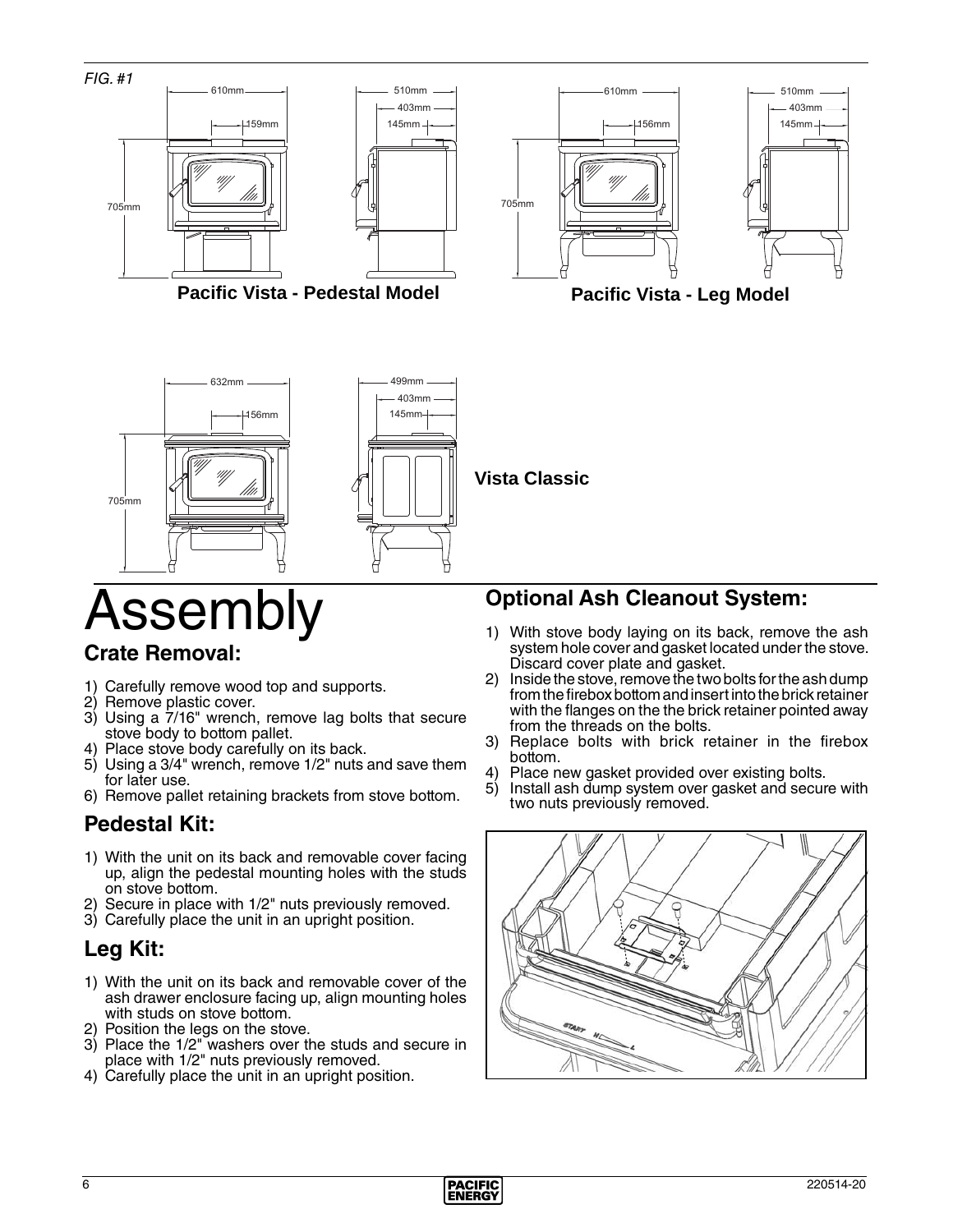# Installation

#### **Warning:**

Under no circumstances is this heater to be installed in a makeshift or "temporary" manner. It may be fired only after the stove is installed properly.

DO NOT ATTEMPT TO CONNECT THIS HEATER TO ANY AIR DISTRIBUTION DUCT.

Outside combustion air or fresh air into the room may be required in your area, consult local building codes (see Combustion Air section).

**WARNING: THE APPLIANCE AND FLUE-SYSTEM SHALL BE INSTALLED IN ACCORDANCE WITH AS/NZS 2918 AND THE APPROPRIATE REQUIRMENTS OF THE RLEVANT BUILD-ING CODE OR CODES**

**WARNING: APPLIANCES INSTALLED IN ACCORDANCE WITH THIS STANDARD SHALL COMPLY WITH THE RE-QUIREMENTS OF AS/NZS 4013 WHERE REQUIRED BY THE REGULATORY AUTHORITY, I.E. THE APPLIANCE SHALL BE IDENTIFIABLE BY A COMPLIANCE PLATE WITH THE MARKING 'TESTED TO AS/NZS 4013'.**

**ANY MODIFICATION OF THE APPLIANCE THAT HAS NOT BEEN APPROVED IN WRITING BY THE TESTING AUTHOR-ITY IS CONSIDERED TO BE IN BREACH OF THE APPROVAL GRANTED FOR COMPLIANCE WITH AS/NZS 4013.**

CAUTION: MIXING OF APPLIANCE OR LFUE-SYSTEM COM-PONENTS FROM DIFFERENT SOURCES OR MODIFYING THE DIMENSIONAL SPECIFICATION OF COMPONENTS MAY RESULT IN HAZARDOUS CONDITIONS. WHERE SUCH ACTION IS CONSIDERED, THE MANUFACTURER SHOULD BE CONSULTED IN THE FIRST INSTANCE.

CAUTION: CRACKED OR BROKEN COMPONENTS, e.g. GLASS PANELS OR CERAMIC TILES, MAY RENDER THE INSTALLATION UNSAFE.

**WARNING: ANY MODIFICATION OF THE APPLIANCE THAT HAS NOT BEEN APPROVED IN WRITING BY THE TESTING AUTHORITY IS CONSUDERED AS BREACHING AS/NZS 4013.**

CAUTION: THIS APPLIANCE SHOULD NOT BE OPERATED WITH A CRACKED GLASS.

CAUTION: THIS APPLIANCE SHOULD BE MAINTAINED AND OPERATED AT ALL TIMES IN ACCORDANCE WITH THESE INSTRUCTIONS.

CAUTION: THE USE OF SOME TYPES OF PRESEVATIVE-TREATED WOOD AS A FUEL CAN BE HAZARDOUS.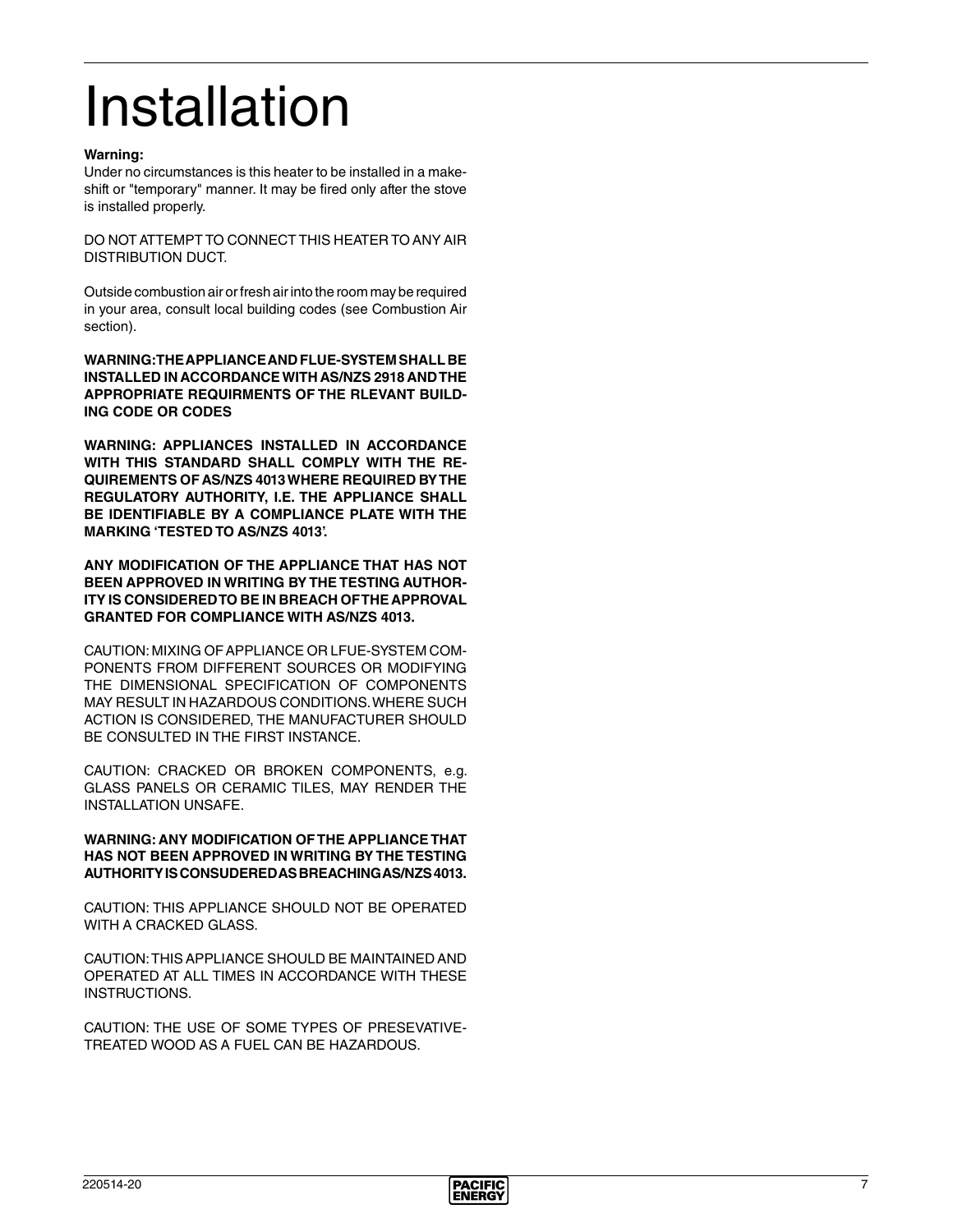FIG. #2

#### **Single Wall Connector**



#### **Single Wall Connector with Shield**





250mm

# Floor Protector

The stove may be installed on a combustible floor provided ember protection made from a 6mm thick non-combustible material with a thermal conductivity value of .4w/m degree K.

This protection must extend as follows:

(300 mm) on the firing side and 200mm both sides of the door opening. See Figure #3 below.

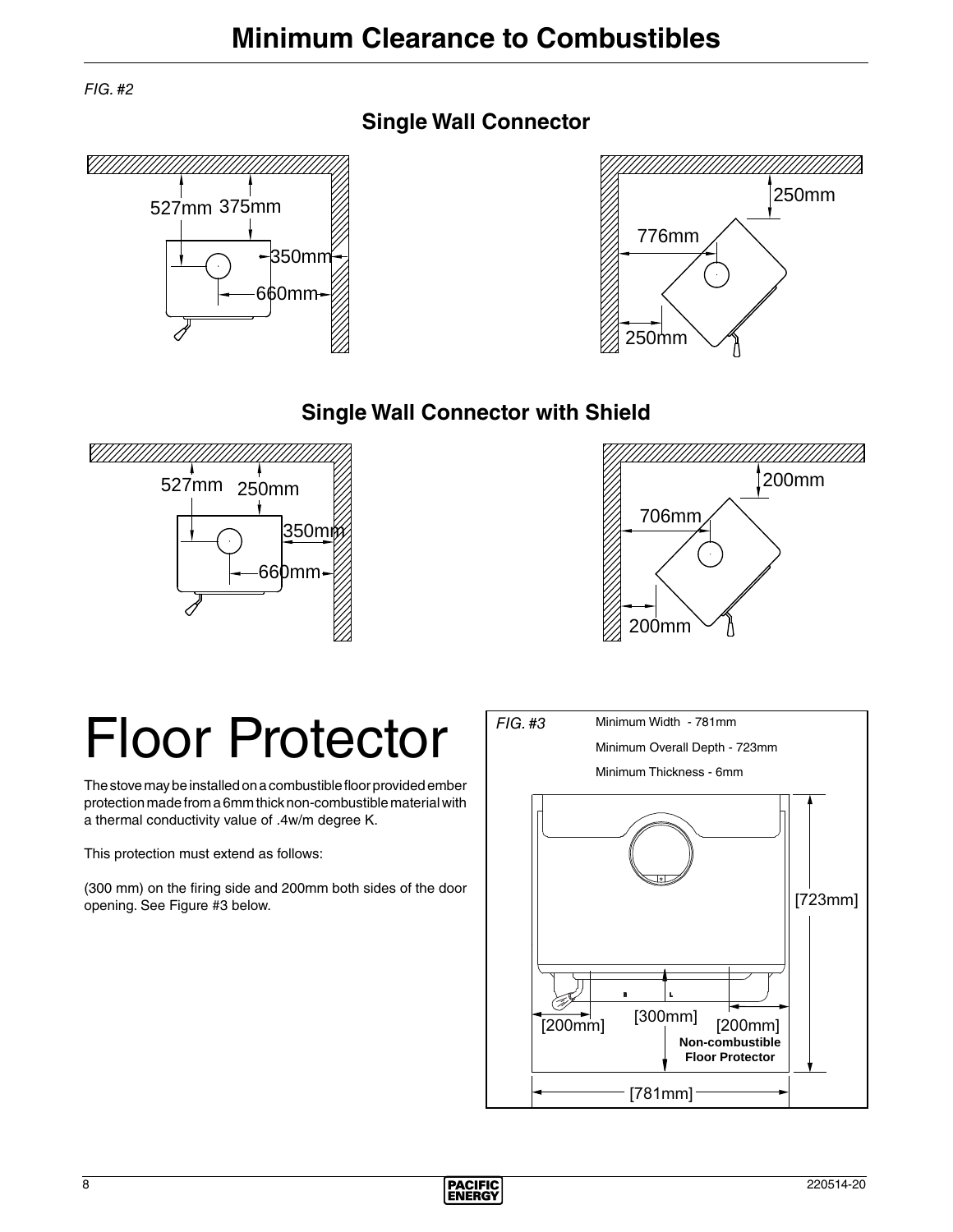#### **Chimney and Connector**

#### **WARNING: INSTALL CHIMNEY AND ALL COMPONENTS OF CHIMNEY SYSTEM ACCORDING TO CHIMNEY MANUFACTURER'S INSTRUCTIONS.**

Connect to a listed chimney complying with the requirements of AS/NZS2918/2001 and a chimney suitable for use with solid fuel that is lined and in good condition and meets local building codes. The chimney flue size should be the same as the stove outlet for optimal performance. Reducing or increasing the flue size may adversely affect stove performance. Chimney flue exit is to be minimum 1000mm above roof and 600mm above highest projection within 3000mm. The installation must meet all local codes. Do not connect this unit to a chimney flue serving another appliance. Minimum system height is 4600mm (measured from base of appliance).



#### **Installation Procedure**

- 1. Install all components to the chimney manufacturer's installation requirements. (Outside combustion air may be required, consult local building codes. See Combustion Air section on page 11.)
- 2. Installed with the crimped or male ends pointing down. This will carry any liquid creosote or condensation back into the stove.
- 3. If a roof or ceiling support is used in the installation, you will find the chimney manufacturer's complete instructions packed with the roof support.
- 4. To start installing smoke pipe (chimney connector), slip crimped edge of the pipe inside the stove collar. Use holes provided in collar to secure pipe with three screws.
- 5. Install the remaining lengths of pipe, one on top of the other, to the finished height of the chimney connector and secure to each other.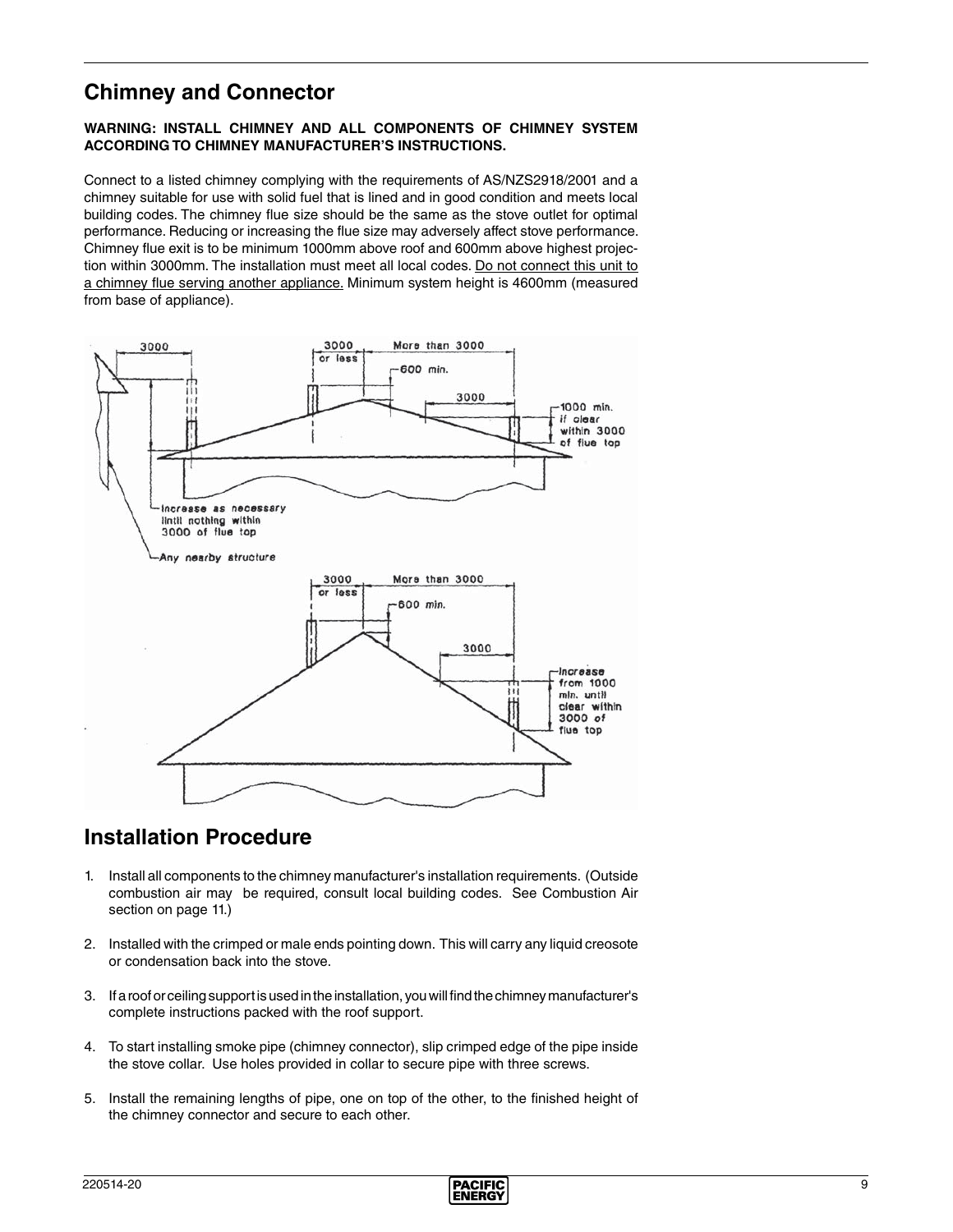

## **Pacifi c Vista and Vista Classic Firebrick Installation Instructions**

This package contains 12 full-size firebricks, as well as 2 various cut-size bricks. If your heater came with an ash cleanout system, or an optional one is being installed, discard one full-size brick.

With the heater in the upright position, install firebricks as follows:

- First, install 4 full-size firebricks against the rear wall.
- Next, install the side firebricks, 2 full-size each side.
- Lastly, place 4 full-size on the bottom of the heater.

(3 full-size and 2 cut firebricks for heater with an ash cleanout system.)



| <b>ITEM</b> | <b>SIZE</b>                                                         | <b>PART NUMBER</b> |
|-------------|---------------------------------------------------------------------|--------------------|
| A           | $(39 \, \text{mm} \times 115 \, \text{mm} \times 32 \, \text{mm})$  | 248.0              |
| В           | $(102 \, \text{mm} \times 115 \, \text{mm} \times 32 \, \text{mm})$ | 246.0              |
| C.          | $(230 \, \text{mm} \times 115 \, \text{mm} \times 32 \, \text{mm})$ | 5096.99            |
|             |                                                                     |                    |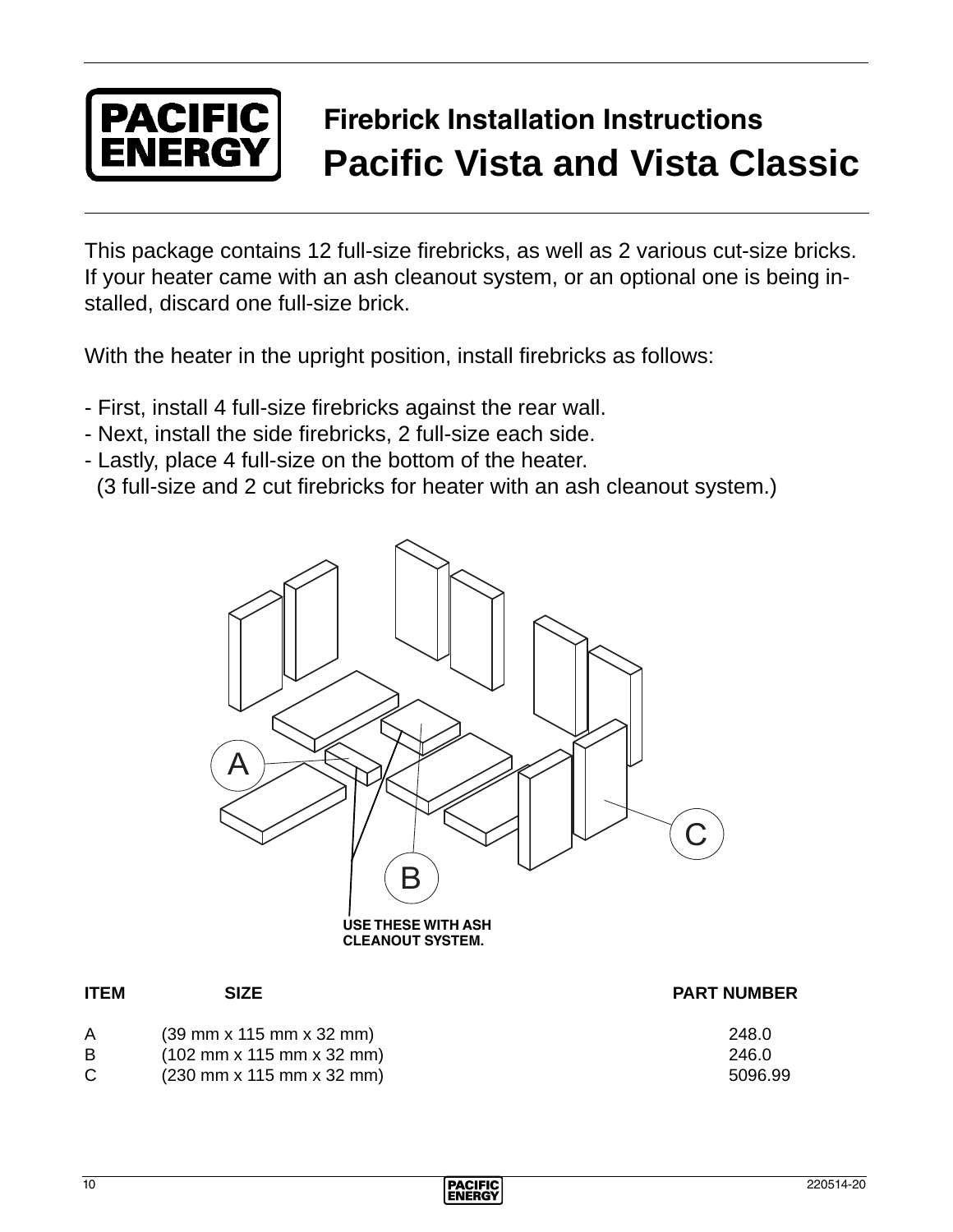# Combustion Air

Intake or combustion air can be supplied to the stove in one of two ways. Consult your local building code or Installation Code for Solid-Fuel-Burning Appliances and Equipment before proceeding.

1. **Outside air supply** - (Necessary for mobile home installation, optional for residential installation.) Outside air may be drawn from either underneath the stove or from behind.

To draw outside air through the floor, leave the 100mm knockout or cover plate in place in the rear of the pedestal or leg kit ash box enclosure.

 **Pedestal Model:** Cut or drill a 100mm diameter hole in the floor anywhere inside the perimeter of the pedestal. Cover the hole with a (100 mm x 100 mm) rodent screen and staple/nail in place.

 **Leg Model:** Cut or drill a 100mm diameter hole directly below the bottom hole of the ash box enclosure. Connect enclosure to the floor with a short 100mm diameter pipe. If you wish to connect the outside air to the rear hole on the ash box, then remove the 100mm knockout or cover plate at the rear of the ash box.

 This hole must get its air from a **ventilated** crawl space or be extended with duct to the outdoors (see Figure #4). The use of outside combustion air for residential installation requires the unit to be secured to the structure to prevent dislodging of the air duct.

 To draw outside air from behind the stove, an outside air adaptor may be required cut or drill a 100mm hole through a wall behind the unit. Use an appropriate household 100mm inlet. You must remove the rear cover plate from the pedestal or move the cover plate at the rear of the leg kit ash box enclosure to cover the bottom hole.

- **Note:** This unit is not designed to be operated with the firing door open. In addition to the obvious hazard of sparks landing on combustibles, an open fire door will cause the heater to draw air from the living space and possibly cause suffocation.
- 2. **Room air supply**  Remove the cover plate from the rear of the pedestal or leg kit ash box enclosure. The stove will now draw its air from the room through this opening and into the firebox intake.
- **Note:** The living space around the heater must be well ventilated with good air circulation. Anything that may cause a negative pressure can cause gases or fumes to be pulled into the living area. During extremely cold weather, and especially when burning at very slow rates, the upper parts of the exposed chimney may ice up, partially blocking the flue gases. If blockage occurs, flue gases may enter living space.



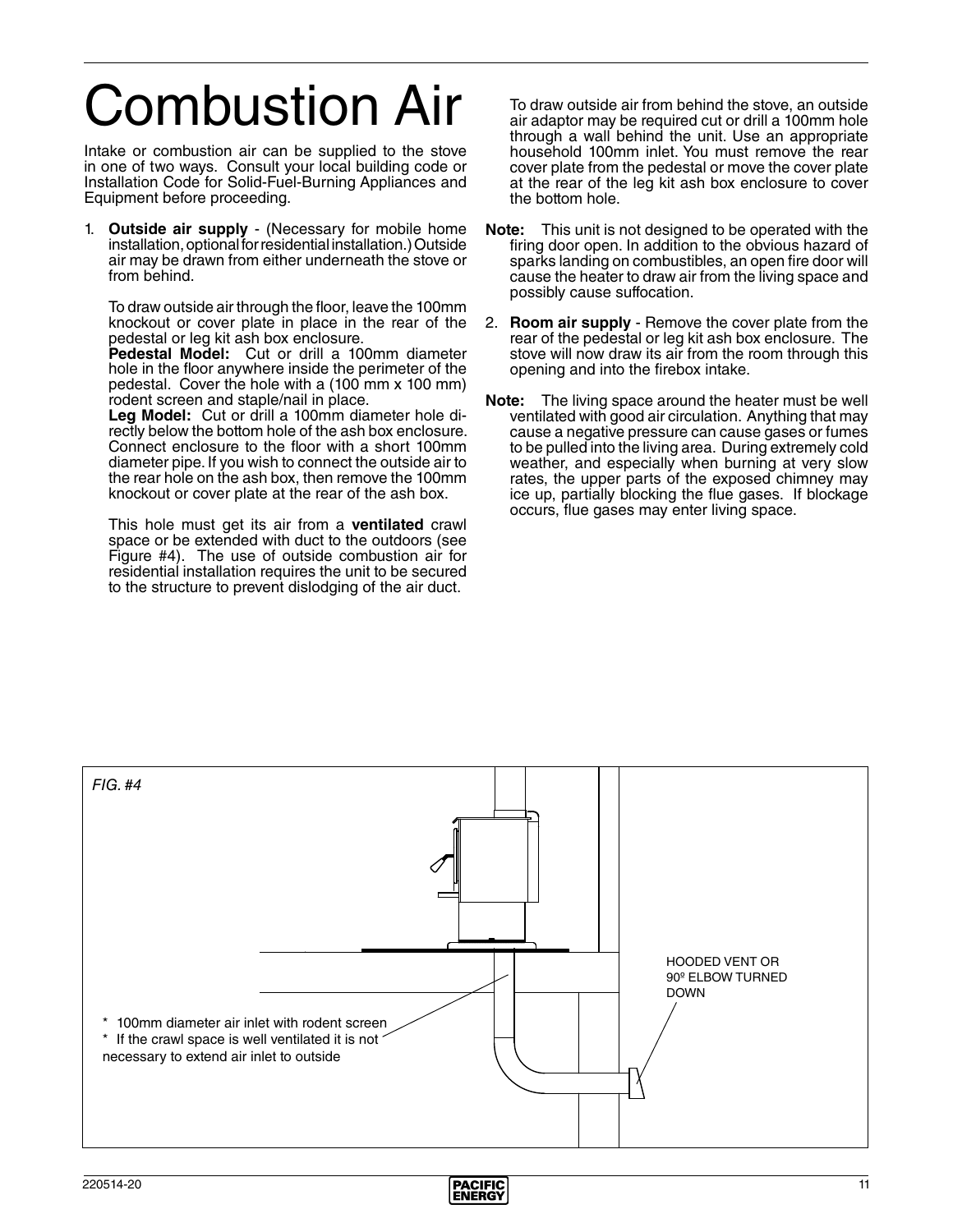# Operation

**CAUTION:** Never use gasoline, gasoline type lantern fuel, kerosene, charcoal lighter fluid or similar liquids to start or "freshen up" a fire in this heater. Keep all such liquids well away from the heater while it is in use.

**CAUTION: Hot while in operation. Keep children, clothing and furniture away. Contact may cause skin burns.**

**WARNING: DO NOT USE FLAMMABLE LIQUIDS OR AERO-SOLS TO START OR REKINDLE THE FIRE.**

**WARNING: DO NOT USE FLAMMABLE LIQUIDS OR AERO-SOLS IN THE VICINITY OF THIS APPLIANCE WHEN IT IS OPERATING.**

**WARNING: DO NOT STORE FUEL WITHIN HEATER INSTAL-LATION CLEARANCES.**

**WARNING: DO NOT OPERATE THIS APPLIANCE AS AN OPEN FIRE.**

**WARNING: OPEN AIR CONTROL (AND DAMPER WHEN FITTED) BEFORE OPENING FIRING DOOR.**

#### **DO NOT OVERFIRE THIS HEATER:**

**Attempts to achieve heat output rates that exceed heater**  design specifications can result in permanent damage to **the heater and chimney.**

Your PACIFIC ENERGY heater is designed for maximum overall efficiency at a moderate firing rate. Overfiring is hazardous and a waste of fuel. Too slow a burn contributes to creosote buildup and lowers combustion efficiency.

NOTE: Left and Right as referred to in this manual are considered your left and right when facing the front of the woodstove.

#### **Wood Selection**

This heater is designed to burn natural wood only. Higher efficiency and lower emissions generally result when burning air-dried seasoned hardwoods, as compared to softwoods or to green or freshly cut hardwoods.

Wood should be properly air dried (seasoned) for six months or more. Wet or undried wood will cause the fire to smoulder and produce large amounts of creosote. Wet wood also produces very little heat and tends to go out often.

#### **DO NOT BURN :**

| * These materials contain chlorides which will rapidly |                |
|--------------------------------------------------------|----------------|
| -Garbage/Plastic *                                     | -Solvents      |
| -Wet or green wood                                     | -Coal/charcoal |
| -Salt water wood *                                     | -Treated wood  |
|                                                        |                |

**destroy metal surfaces and void warranty.**

Do not burn anything but wood. Other fuels, eg. charcoal, can produce large amounts of carbon monoxide, a tasteless, odourless gas that can kill. Under no circumstances should you attempt to barbecue in this heater.

#### **How to Test Your Wood**

Add a large piece of wood to the stove when it has a good large bed of coals. It is dry if it is burning on more than one side within one minute. It is damp if it turns black and lights within three minutes. If it sizzles, hisses and blackens without igniting in five minutes it is soaked and should not be burnt.

#### **Lighting for the First Time**

#### **Curing of the Paint Finish**

To achieve the best finish, the paint on your stove must be baked on. When burning your stove for the first 2-3 times it is very important that the room be well ventilated. Open all windows and doors. Smoke and fumes caused by the curing process may cause discomfort to some individuals.

#### **Lighting a Fire**

#### **WARNING: Never use chemicals or any other volatile liquid to start a fire.**

- 1. Adjust air control to position "H" (Start) position and open door.
- 2. Place crumpled newspaper in the centre of the heater and criss-cross with several pieces of dry kindling. Add a few small pieces of dry wood on top.
- 3. Ignite the paper and close the door.
- 4. After the fire has established itself, open the door and add a few small logs. Close door.
- 5. Begin normal operation after a good coal base exists and wood has charred.

#### **Normal Operation**

- 1. Set air control to a desired setting. If smoke pours down across the glass (waterfall effect) this indicates you have shut the control down too soon or you are using too low a setting. The wide range control panel makes finding the desired setting for your application easy. As every home's heating needs vary (ie. insulation, windows, climate, etc.) the proper setting can only be found by trial and error and should be noted for future burns.
- 2. To refuel, adjust air control to "H" (Start) position, and give the fire time to brighten. Open the door slowly, this will prevent backpuffing.
- 3. Use wood of different shape, diameter and length (up to 457mm). Load your wood and try to place the logs so that the air can flow between them. Always use dry wood.
- 4. Do not load fuel to a height or in such a manner that would be hazardous when opening the door.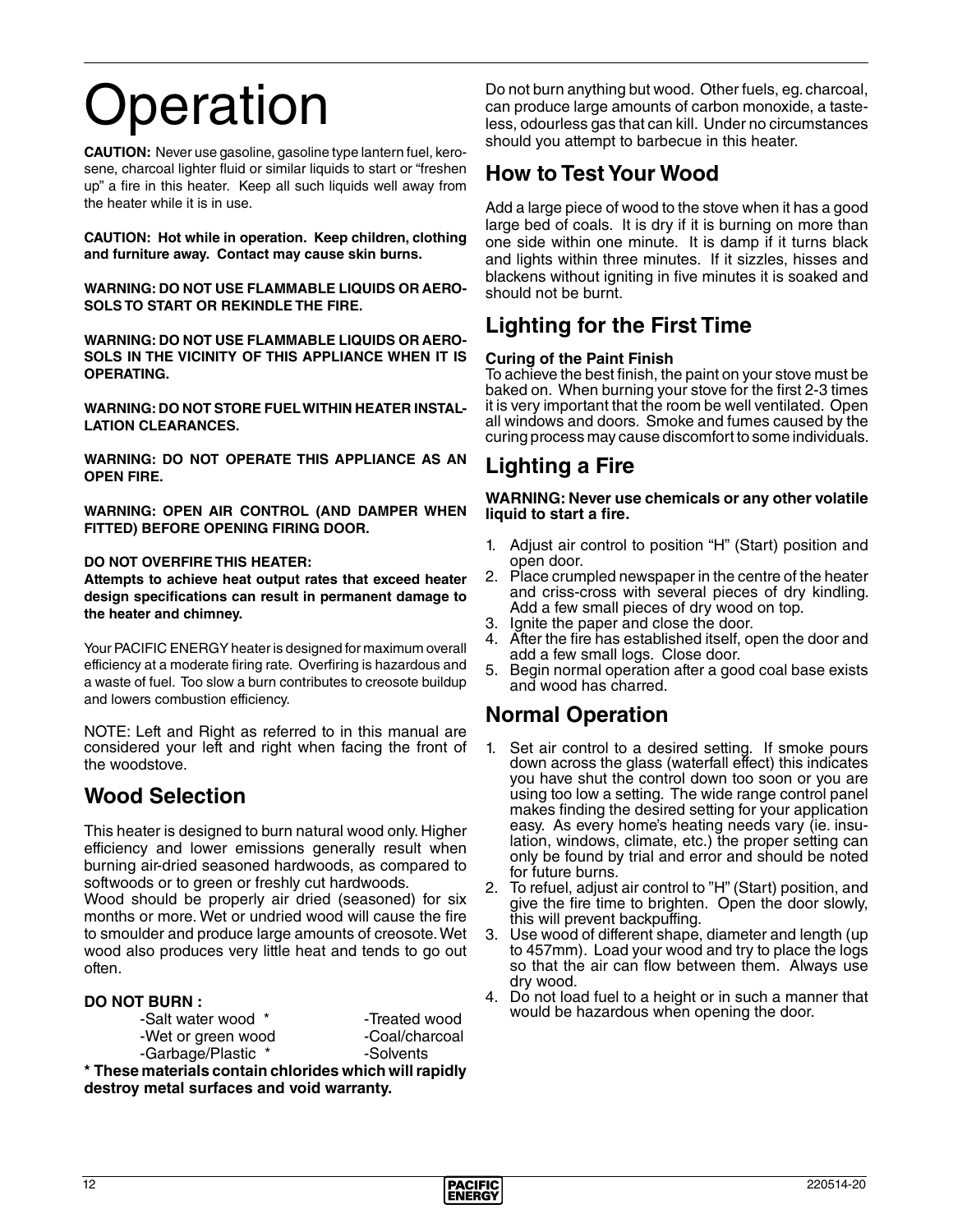**WARNING: Always keep loading door closed when burning. This heater is not designed for open door burning.**

**WARNING: No alteration or modification of the combustion air control assembly is permitted. Any tampering will void warranty and could be very hazardous.**

**WARNING: Do not use grates or andirons to elevate**  the fuel. Burn directly on the fire bricks. Replace **broken or missing bricks. Failure to do so may create a hazardous condition.**

#### **Restarting After Extended Burns**

- 1. Open door and rake hot embers towards the front of the heater. Add a couple of dry, split logs on top of embers, close door.
- 2. Adjust air control to "H" (high) and in just a few minutes, logs should begin burning.
- 3. After wood has charred, reset air control to desired setting.
- 4. To achieve maximum firing rate, set control to "H" (high). Do not use this setting other than for starting or preheating fresh fuel loads.

**DO NOT OVERFIRE THIS HEATER:** Attempts to achieve heat output rates that exceed heater design specifications can result in permanent damage to the heater and chimney.

#### **Proper Draft**

- 1. Draft is the force which moves air from the appliance up through the chimney. The amount of draft in your chimney depends on the length of the chimney, local geography, nearby obstructions and other factors.
- 2. Too much draft may cause excessive temperatures in the appliance. An uncontrollable burn or a glowing red stove part or chimney indicates excessive draft.
- 3. Inadequate draft may cause backpuffing into the room and plugging of the chimney. Smoke leaking into the room through appliance and chimney connector joints indicates inadequate draft.

#### **Ash Removal**

Whenever ashes get 76mm to 100mm deep in your firebox, and when fire has burned down and cooled, remove excess ashes. Leave an ash bed approximately 25mm deep on the firebox bottom to help maintain a hot charcoal bed. **Optional ash cleanout system:** The ash dump handle is located under the ash lip on the left hand side. To operate ash dump, pull handle out 13mm and turn clockwise. This will unlock the ash dump and allow it to open. Hold handle open while pulling ashes into the hole. Avoid large charcoal pieces as these still contain heat value. Release handle and push in to lock. Ensure ash dump door is properly engaged. Fill the cavity with the remaining ash level with the firebox floor. Lift and pull out ashpan and discard ashes into metal container. Replace ashpan and ensure it is seated properly. **Do not burn with ash dump door open. Doing so will create a hazardous condition.**

#### **Disposal of Ashes**

Ashes should be placed in a metal container with a tight fitting lid. The closed container of ashes should be placed on a non-combustible floor or on the ground, well away from all combustible materials, pending final disposal. If the ashes are disposed of by burial in soil or otherwise locally dispersed, they should be retained in closed container until all cinders have thoroughly cooled. Other waste should not be placed in this container.

## Baffle Removal

Chimney connector pipe should be disconnected from stove to clean and inspect chimney. Only if this is not possible should you remove the baffle. **DO NOT OPERATE WITH BAFFLE OR INSULATION REMOVED.**

Remove retaining pin at the back top of the firebox, just under the baffle. Remove rail extensions in front of the baffle. Lift baffle up and pull forward to disconnect from the supply tube. Tilt baffle sideways to drop down and remove from firebox. Inspect gasket between baffle and supply tube. If necessary, replace with gasket Part# SSER.1395 available from your Pacific Energy dealer. Re-install baffle assembly and insulation by reversing order. Ensure that the insulation is not obstructing the flue outlet or the area above the baffle.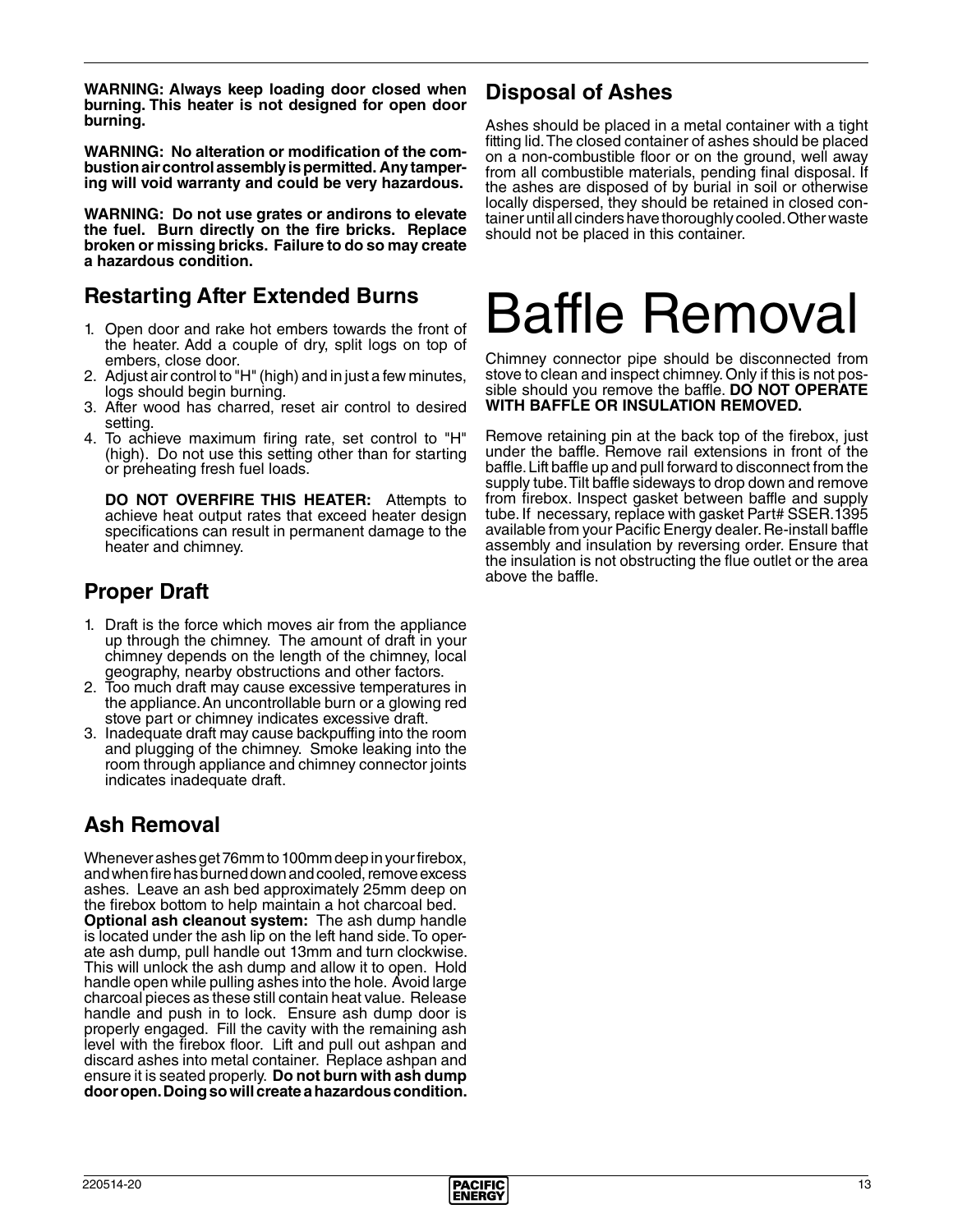# Appendix A

### **Troubleshooting**

| <b>PROBLEM</b>                    | <b>CAUSE</b>                                                                  | <b>CURE</b>                                                                                                                                |
|-----------------------------------|-------------------------------------------------------------------------------|--------------------------------------------------------------------------------------------------------------------------------------------|
| <b>GLASS IS DIRTY</b>             | 1. Wood is wet<br>2. Turning down air control<br>too soon<br>3. Draft too low | - Use dry wood<br>- Do not turn down until:<br>a) there is a good bed of coals<br>b) the wood is charred<br>- Improper chimney height and/ |
|                                   | 4. Door gasket leakage                                                        | or diameter<br>- Chimney plugged or restricted, check flue<br>- Provide outside air for combustion<br>- Replace gasket<br>- Check latch    |
| <b>EXCESSIVE CREOSOTE BUILDUP</b> | See 1,2,3, above.                                                             |                                                                                                                                            |
| <b>LOW HEAT OUTPUT</b>            | 1. Wood is wet<br>2. Fire too small<br>3. Draft too low                       | - Use dry wood<br>- Build a larger fire<br>- Chimney plugged or restricted.<br>Inspect and clean                                           |
| <b>STOVE WON'T BURN</b>           | 1. Combustion air supply blocked                                              | - Check outside air supply for<br>obstruction<br>- Check that room air cover is<br>removed                                                 |
|                                   | 2. Draft too low                                                              | - Chimney plugged or restricted<br>Inspect and clean<br>- Chimney oversized or otherwise                                                   |

unsuitable, Consult dealer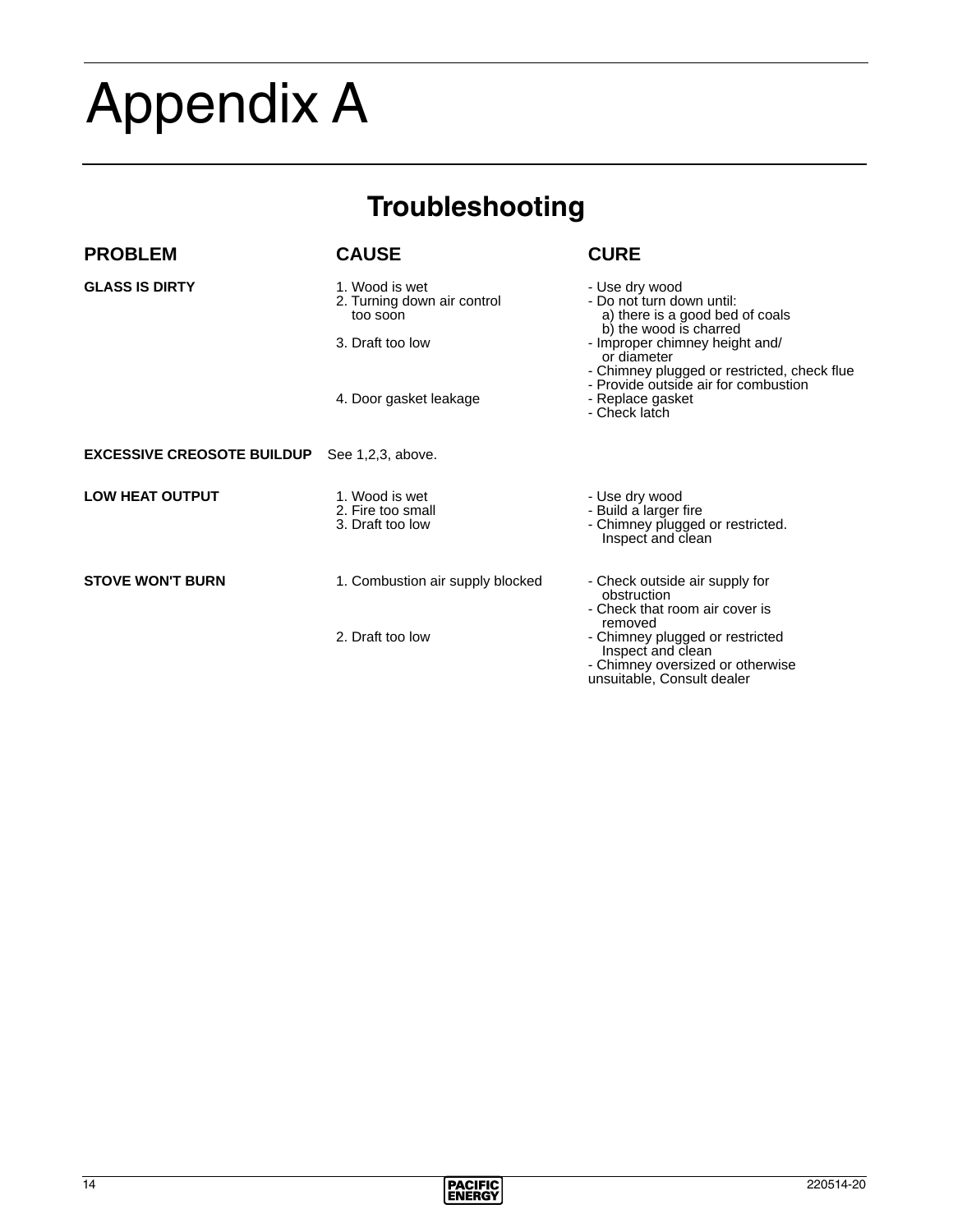#### **Replacement Parts - Pacific Vista FIGURE #5**

(WHEN ORDERING, INCLUDE PART NUMBER WITH DESCRIPTION)

#### **ITEM DESCRIPTION PART NO. ITEM DESCRIPTION PART NO.**

| 1Side shield, left or right VIST.2201                                         |  |
|-------------------------------------------------------------------------------|--|
|                                                                               |  |
| 3Ashlip (c/w hardware) ALIP.5037473MB                                         |  |
|                                                                               |  |
| 5Glass clamp set(4 pc.) SSER.1425                                             |  |
|                                                                               |  |
| 6Glass bar set (2 pc.)DR16.212501<br>7Replacement glass(c/w Tape) DR16.208201 |  |
| 8Door gasket kit  DR31.WDGKIT                                                 |  |
| 9Door Casting, BlackCAST.16ST                                                 |  |
| Door Casting, Gold CAST.16GD                                                  |  |
| Door casting, NIkelCAST.16NI                                                  |  |
| Door casting, Brushed NIkelCAST.16BNI                                         |  |
| 10Door handle assemblyWODC.4147C                                              |  |
|                                                                               |  |
| 12 Brick rail set VIST.RAILSET                                                |  |
| 13 Rail extensions 2 pc.  VIST .RAILEXT                                       |  |
|                                                                               |  |
| 15 Flame shield (c/w nut & bolt) VIST.2115                                    |  |
| 16 Air shutter assembly  VIST.4531                                            |  |
| 17 Pedestal front cover assemblySSER.2075                                     |  |
|                                                                               |  |

| 18 Pedestal  VIST.2205WELD           |  |
|--------------------------------------|--|
| 19 Ash drawer enclosure VIST.2219    |  |
|                                      |  |
|                                      |  |
|                                      |  |
| Leg, Brushed NikelCAST.LEGBNA        |  |
| 21Ash box (leg model) VIST.2220      |  |
| 22Ash dump assembly WODC.2261        |  |
| 23Ash box (pedestal model) WODC.4316 |  |

All parts may be ordered from your nearest Pacific Energy dealer. Contact Pacific Energy for the location of the dealer nearest you.



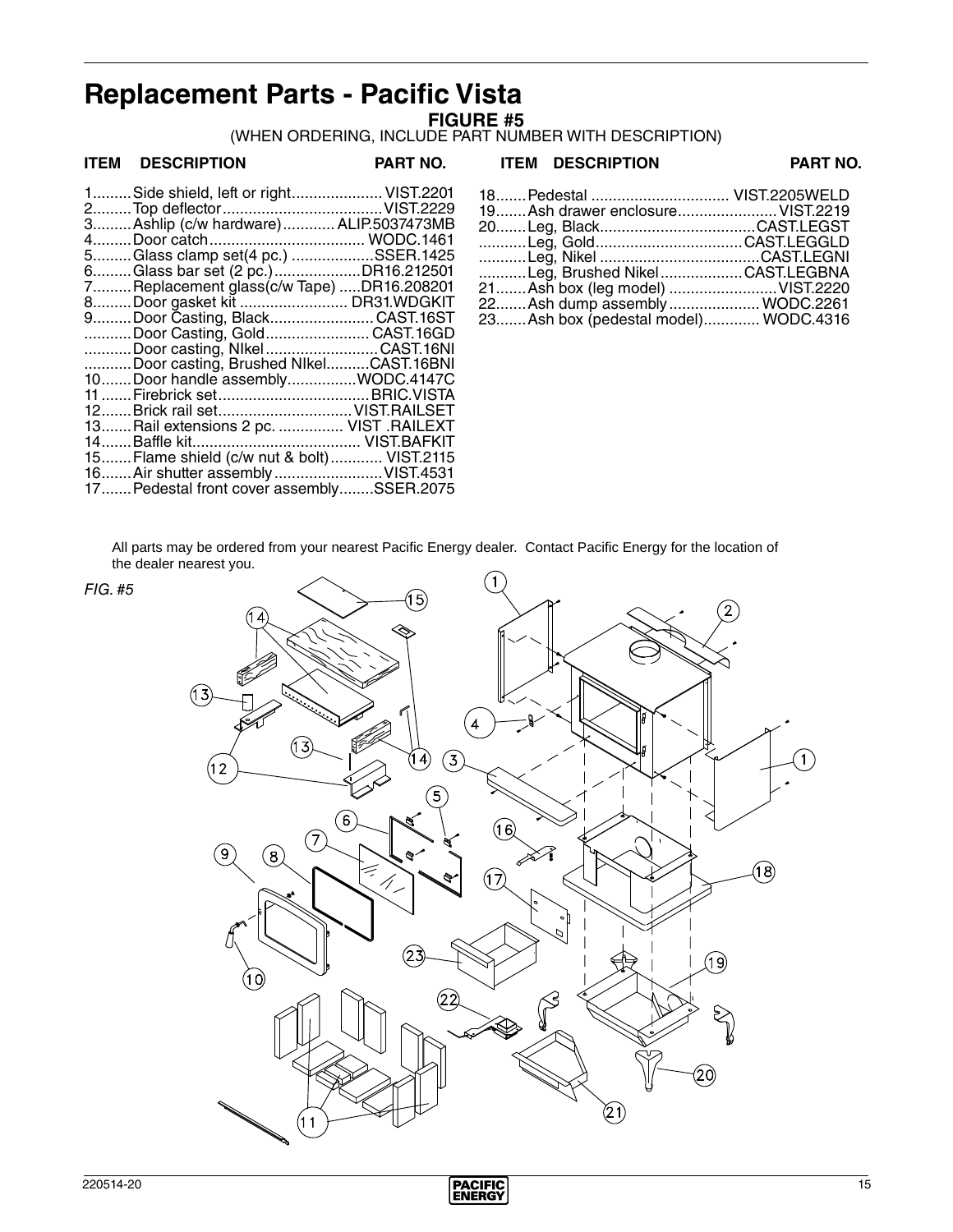### **Replacement Parts - Vista Classic**

**FIGURE #6** (WHEN ORDERING, INCLUDE PART NUMBER WITH DESCRIPTION)

#### **ITEM DESCRIPTION PART NO. ITEM DESCRIPTION PART NO.**

| 1 Vista Classic side shield, L/R  VISC.2251 |  |
|---------------------------------------------|--|
| 2 Vista Classic top  VISC.2240              |  |
| 3 Vista Classic ashlipALIP.2264xx           |  |
|                                             |  |
| 5Glass clamp set(4 pc.) SSER.1425           |  |
| 6Glass bar set (2 pc.)DR16.212501           |  |
| 7 Replacement glass(c/w Tape) DR16.208201   |  |
| 8Door gasket kit  DR31.WDGKIT               |  |
| 9Door Časting, Black CAST.16ST              |  |
| Door Casting, Gold CAST.16GD                |  |
| Door casting, NIkelCAST.16NI                |  |
| Door casting, Brushed NIkelCAST.16BNI       |  |
| 10Door handle assemblyWODC.4147C            |  |
|                                             |  |
| 12 Brick rail set VIST.RAILSET              |  |
| 13 Rail extensions 2 pc.  VIST .RAILEXT     |  |
|                                             |  |
| 15 Flame shield (c/w nut & bolt) VIST.2115  |  |
| 16 Air shutter assembly  VIST.4531          |  |
| 17 Vista Classic top clip2242.001           |  |
| 18 Vista Classic top bracket 2243           |  |
|                                             |  |

| 19 Ash drawer enclosure  VIST.2219         |  |
|--------------------------------------------|--|
|                                            |  |
|                                            |  |
| Leg, Brushed NikelCAST.LEGBNA              |  |
|                                            |  |
| 22 Ash dump assembly  WODC.2261            |  |
| 23 Vista Classic side shield clip 2252     |  |
| 24 Vista Classic side shield bracket  2253 |  |
| 25 Vista Classic Trivet, Gold  VISC.CTGDA  |  |
| Vista Classic Trivet, NIkel VISC.CTNIA     |  |
| Vista Classic TRivet, BLack  VISC.CTBKA    |  |

All parts may be ordered from your nearest Pacific Energy dealer. Contact Pacific Energy for the location of the dealer nearest you.



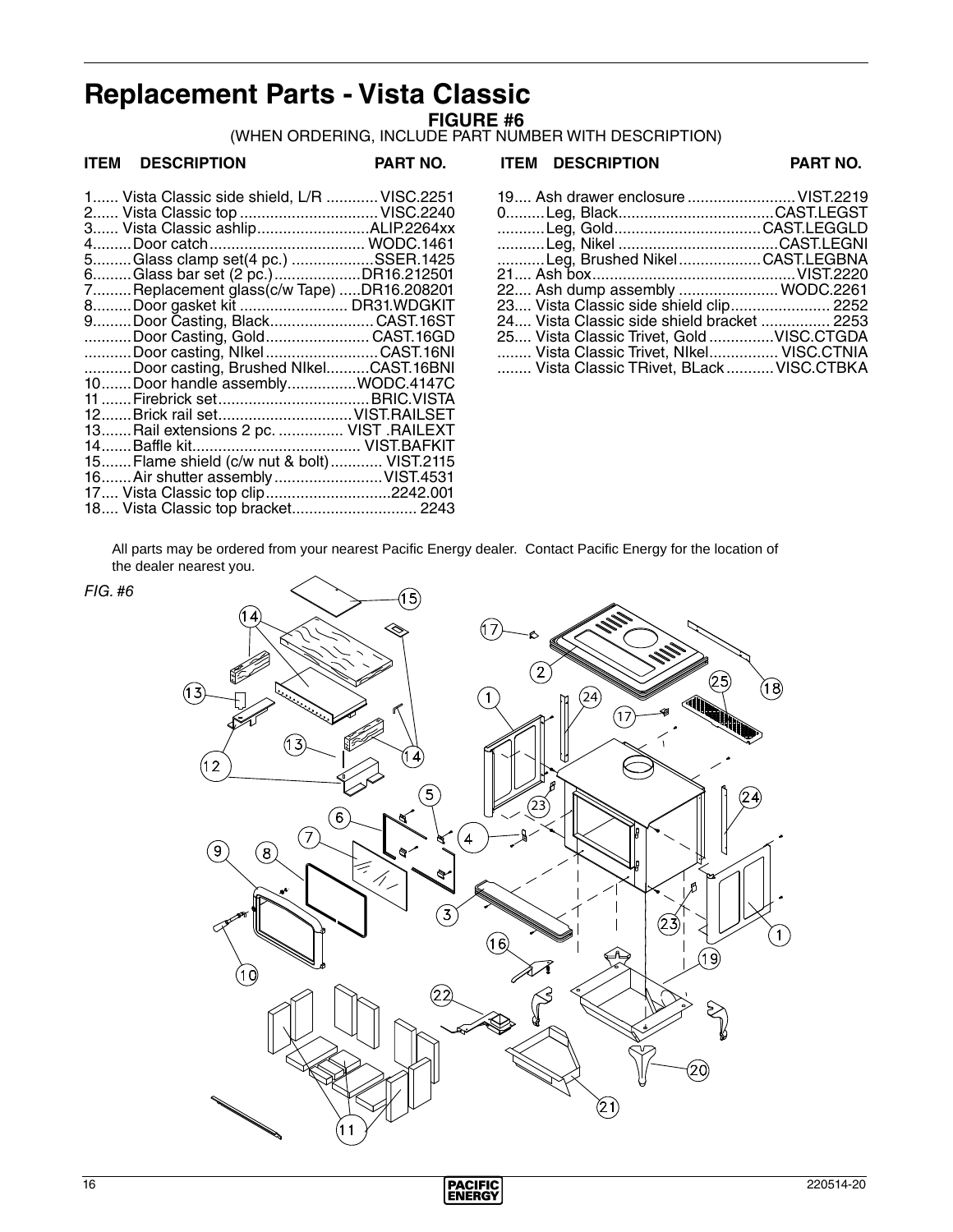#### **Understanding & Operating Your Pacific Energy Stove**

The Pacific Energy SUPER SERIES line of woodstoves is a culmination of years of research and development. Designed to be efficient, clean-burning and user-friendly, this heater will give you years of warm service. However, a knowledgeable operator is still the most important factor for maximum performance and part of this is understanding the basic functions of this design.

Traditional wood stoves had a basic combustion system which allowed a considerable amount of heat energy to escape up the chimney as unburned gases and particulates (smoke). Pacific Energy has designed a system that solves the problem by burning the smoke and releasing the additional heat to the room.

This system has two critical design features:

#### 1. Above fire secondary air injection:

The hollow "air baffle" injects super-heated secondary air just above the load. With the stove at the proper operating temperature, this will create a secondary flame that will be evident for approximately 1/3 of the total burn time.

#### 2. High mass and thermal insulation:

The high mass (weight) acts as a heat storage and the thermal insulation keeps the combustion zone hot. Active flaming takes place during the first part of the burn. During this stage, heat is stored in the mass of the unit and is later released slowly and evenly. As wood chars, active flaming will diminish. This clean charcoal burning stage will last for a considerable length of time and refuelling should be avoided until the charcoal base has become quite small.

#### OPERATING TIPS

1. Always use dry, seasoned firewood, up to 457mmlong. Load wood endwise, a mixture of large and small pieces, on top of a good ash base (25mm minimum).

2. Operate on a medium to high setting, for up to 1 hour from cold start. After the initial warm up period, refuel and leave the air control on a medium setting for 5 to 10 minutes more and then set the air control to the desired position.

3. If a slow burn is desired, set the air control to low. Active secondary burning should be present above the wood load. If it is not present or goes out shortly after, proper operating temperature has not been reached and the stove needs additional warm up time.



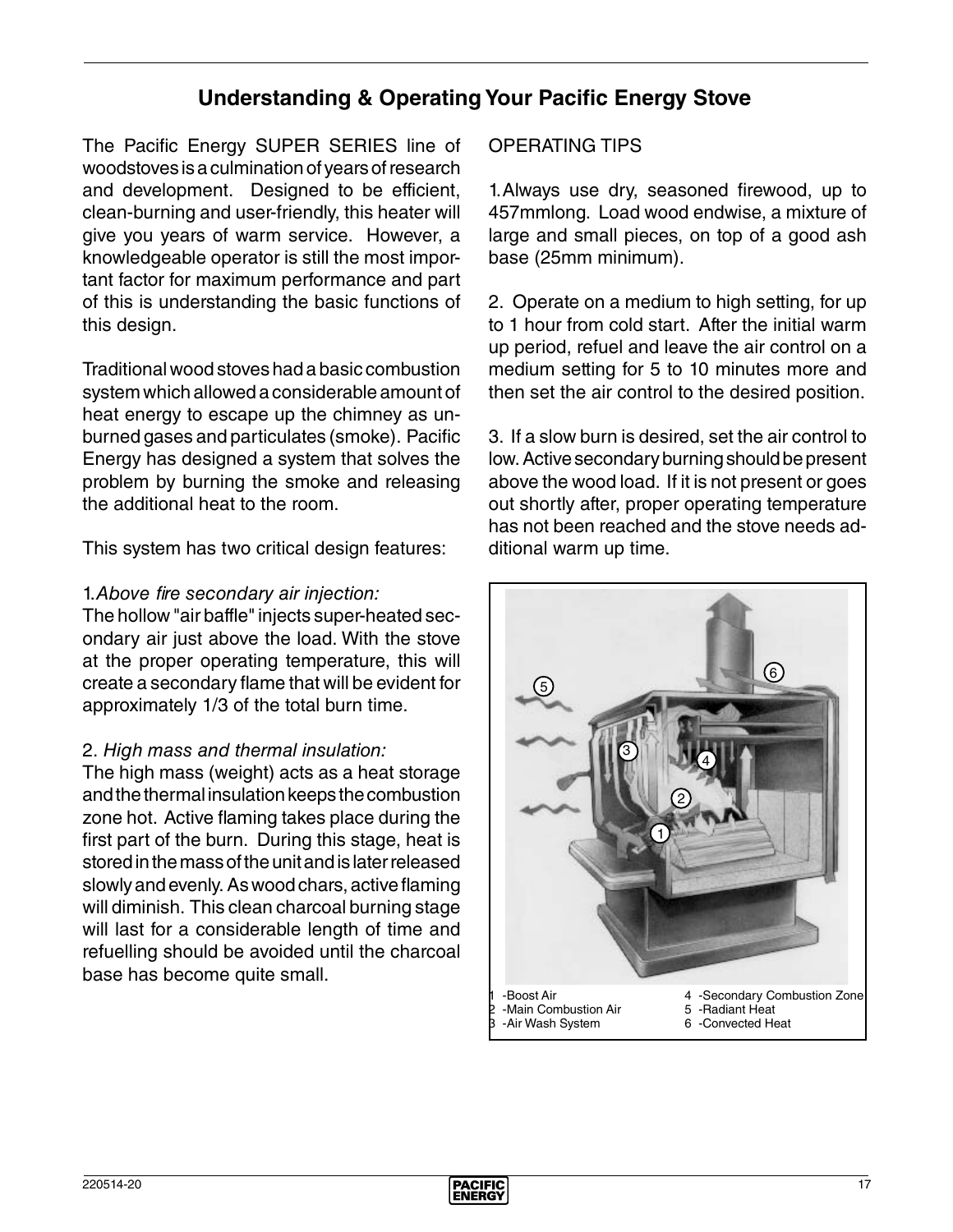

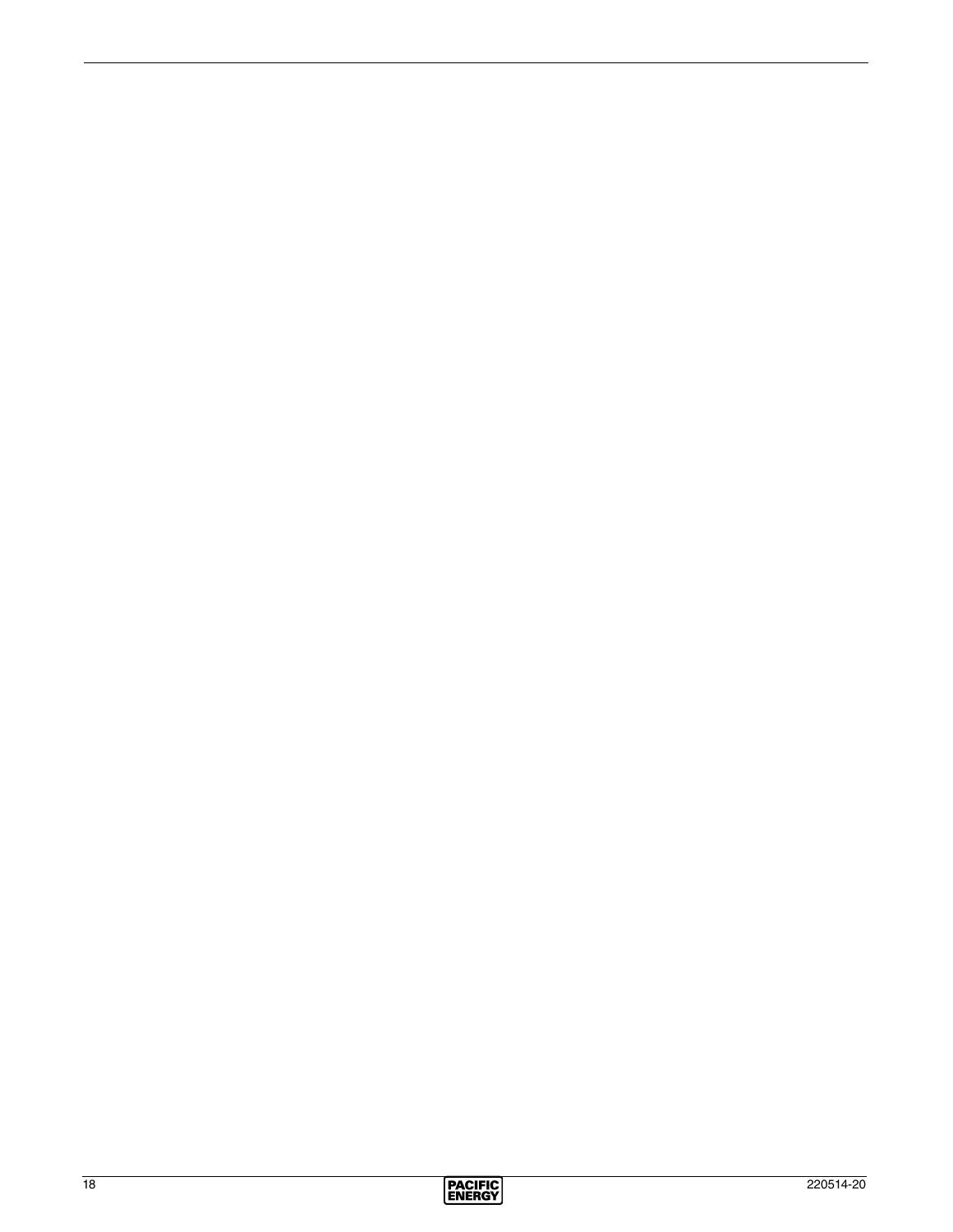### **Compliance Plate**

| <b>PACIFIC</b><br><b>ENERGY</b> |                                                                | PACIFIC ENERGY FIREPLACE PRODUCTS LTD.<br>2975 ALLENBY RD., DUNCAN, BC V9L 6V8 |
|---------------------------------|----------------------------------------------------------------|--------------------------------------------------------------------------------|
|                                 | Model: ALDERLEA T4, VISTA, VISTA CLASSIC                       |                                                                                |
| Series: C                       |                                                                | <b>Type: FREESTANDING</b>                                                      |
| Tested to: AS/NZS 4013:1999     | Tested by: HRL TECHNOLOGY PTY LTD                              | <b>TRAMWAY ROAD, MORWELL, VICTORIA</b>                                         |
|                                 | Test report no: HCMG/13/047 30/SEPT/2013                       |                                                                                |
|                                 | <b>HARDWOOD - 7.2 kW</b>                                       | <b>MAXIMUM AVERAGE HEAT OUTPUT BURNING</b>                                     |
|                                 | HARDWOOD - 67%                                                 | <b>OVERALL AVERAGE EFFICIENCY BURNING</b>                                      |
|                                 | <b>WHEN TESTED IN ACCORDANCE WITH</b><br><b>AS/NZS 4012</b>    |                                                                                |
|                                 | Distributed by: PIVOT STOVE & HEATING CO<br>pivotstoves.com.au | 234-238 MOORABOOL STREET, GEELONG VIC 3220                                     |
| 300114                          | <b>MADE IN CANADA</b>                                          | 5050.41AS                                                                      |